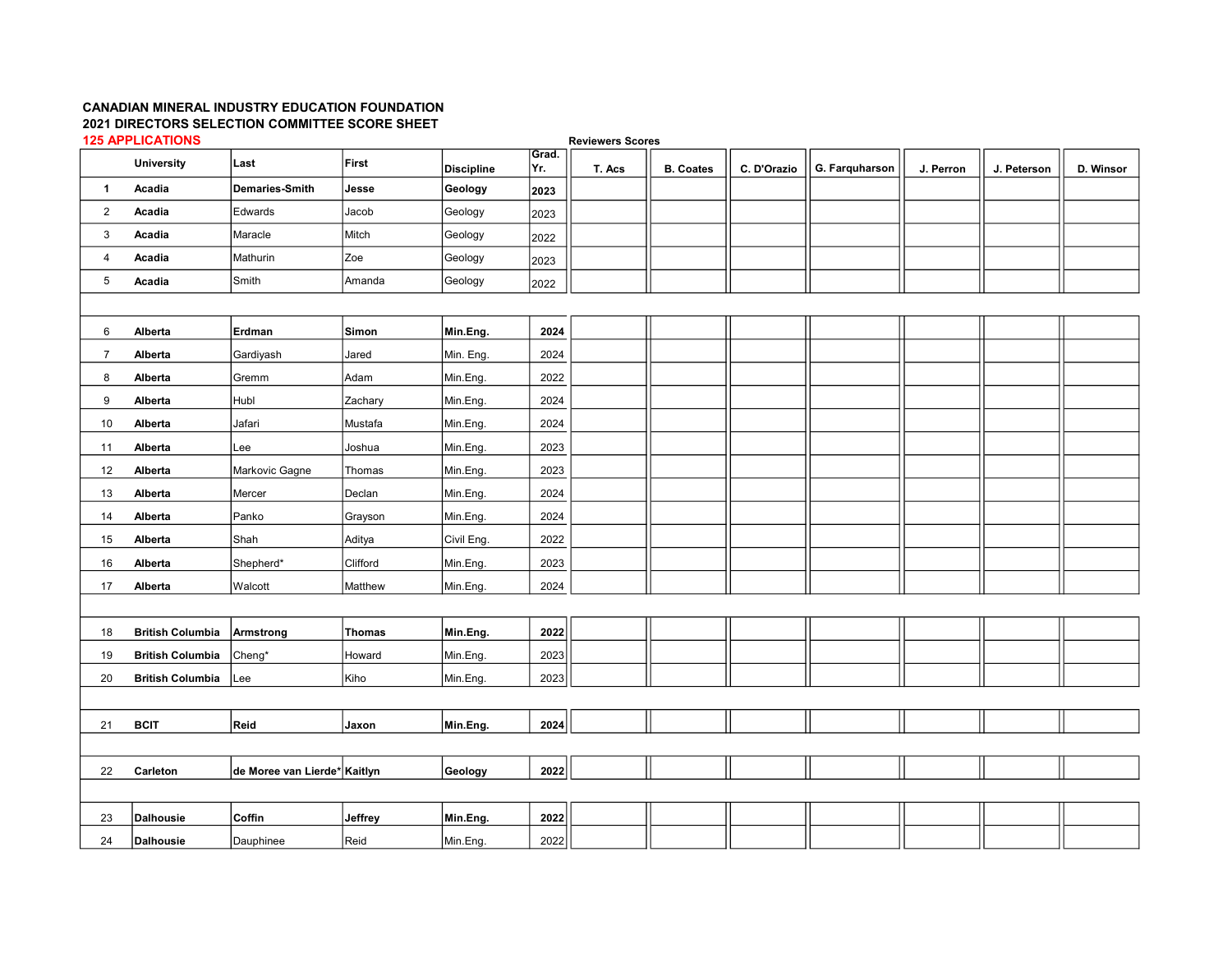|    | <b>University</b> | Last        | First              | <b>Discipline</b> | Grad.<br>Yr. | T. Acs | <b>B. Coates</b> | C. D'Orazio | G. Farquharson | J. Perron | J. Peterson | D. Winsor |
|----|-------------------|-------------|--------------------|-------------------|--------------|--------|------------------|-------------|----------------|-----------|-------------|-----------|
| 25 | <b>Dalhousie</b>  | Dunn        | Emily              | Min.Eng.          | 2022         |        |                  |             |                |           |             |           |
| 26 | <b>Dalhousie</b>  | Hodder      | Christian          | Min.Eng.          | 2023         |        |                  |             |                |           |             |           |
| 27 | <b>Dalhousie</b>  | Manero      | Manuel             | Min.Eng.          | 2022         |        |                  |             |                |           |             |           |
| 28 | <b>Dalhousie</b>  | Miller      | Jordan             | Min.Eng.          | 2022         |        |                  |             |                |           |             |           |
|    |                   |             |                    |                   |              |        |                  |             |                |           |             |           |
| 29 | Lakehead          | Kowalchuk   | Andrew             | Chem.Eng.         | 2023         |        |                  |             |                |           |             |           |
| 30 | Lakehead          | Martynyuk   | Oskar-Arsen        | Min.Proc.         | 2022         |        |                  |             |                |           |             |           |
| 31 | Lakehead          | Wheeler     | <b>Bryce</b>       | Chem.Eng.         | 2022         |        |                  |             |                |           |             |           |
|    |                   |             |                    |                   |              |        |                  |             |                |           |             |           |
| 32 | Laurentian        | Ajayi       | Olutomiwa          | Chem.Eng.         | 2021         |        |                  |             |                |           |             |           |
| 33 | Laurentian        | Arora       | Shubham            | Chem.Eng.         | 2024         |        |                  |             |                |           |             |           |
| 34 | Laurentian        | Augustine   | Adam               | Min.Eng.          | 2022         |        |                  |             |                |           |             |           |
| 35 | Laurentian        | Chateauvert | Milton             | Min.Eng.          | 2022         |        |                  |             |                |           |             |           |
| 36 | Laurentian        | lLi.        | Yuxuan             | Geology           | 2022         |        |                  |             |                |           |             |           |
| 37 | Laurentian        | Nykilchyk   | Jessica            | Min.Eng.          | 2023         |        |                  |             |                |           |             |           |
| 38 | Laurentian        | Pilote      | Paige              | Geology           | 2024         |        |                  |             |                |           |             |           |
| 39 | Laurentian        | Smith       | Luke               | Geology           | 2022         |        |                  |             |                |           |             |           |
| 40 | Laurentian        | Umar        | Raiyana            | Chem.Eng.         | 2024         |        |                  |             |                |           |             |           |
|    |                   |             |                    |                   |              |        |                  |             |                |           |             |           |
| 41 | Laval             | Bergeron    | Sam                | Min.Eng.          | 2023         |        |                  |             |                |           |             |           |
| 42 | Laval             | Brouillard  | Emmanuel           | Min.Eng.          | 2023         |        |                  |             |                |           |             |           |
| 43 | Laval             | Cyrenne     | Pierrick           | Met.Eng.          | 2023         |        |                  |             |                |           |             |           |
| 44 | Laval             | Daigle      | Tommy              | Min.Eng.          | 2022         |        |                  |             |                |           |             |           |
| 45 | Laval             | Michaud*    | Gabriel            | Min.Eng.          | 2023         |        |                  |             |                |           |             |           |
| 46 | Laval             | Morin       | Alexi              | Geo.Eng.          | 2022         |        |                  |             |                |           |             |           |
| 47 | Laval             | Paquette    | Etienne            | Min.Eng.          | 2024         |        |                  |             |                |           |             |           |
| 48 | Laval             | Perron      | Juliette           | Geo.Eng.          | 2023         |        |                  |             |                |           |             |           |
| 49 | Laval             | Roy         | Sunny              | Min.Eng.          | 2023         |        |                  |             |                |           |             |           |
| 50 | Laval             | St-Cyr      | Madeleine          | Geo.Eng.          | 2022         |        |                  |             |                |           |             |           |
| 51 | Laval             | Tchibouela  | <b>Brice Armel</b> | Met.Eng.          | 2023         |        |                  |             |                |           |             |           |
|    |                   |             |                    |                   |              |        |                  |             |                |           |             |           |
| 52 | <b>McGill</b>     | Bhatti      | Yusuf              | Min.Proc.         | 2023         |        |                  |             |                |           |             |           |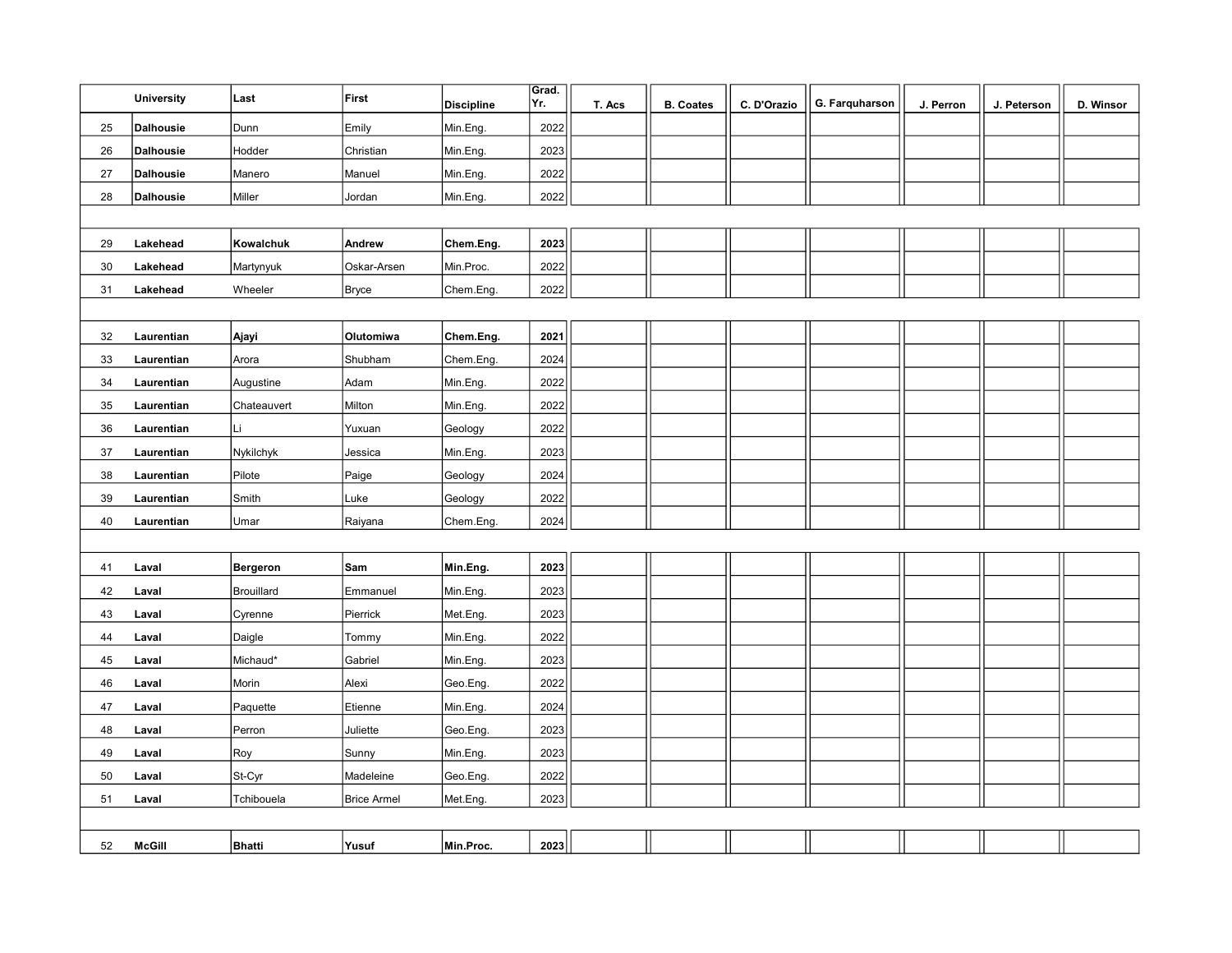|    | <b>University</b>    | Last              | First              | <b>Discipline</b> | Grad.<br>Yr. | T. Acs | <b>B. Coates</b> | C. D'Orazio | G. Farquharson | J. Perron | J. Peterson | D. Winsor |
|----|----------------------|-------------------|--------------------|-------------------|--------------|--------|------------------|-------------|----------------|-----------|-------------|-----------|
| 53 | <b>McGill</b>        | Fayjhi            | Rim                | Min.Eng.          | 2023         |        |                  |             |                |           |             |           |
| 54 | <b>McGill</b>        | Huang             | Yifei (Bill)       | Met.Ing.          | 2023         |        |                  |             |                |           |             |           |
| 55 | <b>McGill</b>        | Jaber             | Rami               | Min.Eng.          | 2022         |        |                  |             |                |           |             |           |
| 56 | <b>McGill</b>        | Jumakhan          | Nasib              | Min.Eng.          | 2024         |        |                  |             |                |           |             |           |
| 57 | <b>McGill</b>        | Levine            | Avery              | Met.Eng.          | 2024         |        |                  |             |                |           |             |           |
| 58 | <b>McGill</b>        | Pelletier         | Zachary            | Met.Eng.          | 2023         |        |                  |             |                |           |             |           |
| 59 | <b>McGill</b>        | Rose              | Neil               | Min.Proc.         | 2024         |        |                  |             |                |           |             |           |
| 60 | <b>McGill</b>        | Sharebain         | Omar Abou          | Min.Eng.          | 2022         |        |                  |             |                |           |             |           |
| 61 | <b>McGill</b>        | Zhang             | Ruolin             | Met.Eng.          | 2023         |        |                  |             |                |           |             |           |
|    |                      |                   |                    |                   |              |        |                  |             |                |           |             |           |
| 62 | <b>Memorial</b>      | Clarke            | Benjamin           | Geology           | 2022         |        |                  |             |                |           |             |           |
| 63 | <b>Memorial</b>      | Coxon*            | lan                | Geology           | 2022         |        |                  |             |                |           |             |           |
| 64 | <b>Memorial</b>      | Waye              | Russell            | Geology           | 2023         |        |                  |             |                |           |             |           |
|    |                      |                   |                    |                   |              |        |                  |             |                |           |             |           |
| 65 | <b>New Brunswick</b> | O'Connor          | Anna Kathleen      | Geo.Eng.          | 2023         |        |                  |             |                |           |             |           |
|    |                      |                   |                    |                   |              |        |                  |             |                |           |             |           |
| 66 | Polytechnique        | <b>Baddar</b>     | <b>Hakim</b>       | Min.Eng.          | 2022         |        |                  |             |                |           |             |           |
| 67 | Polytechnique        | Bissonnette       | William            | Geo.Eng.          | 2023         |        |                  |             |                |           |             |           |
| 68 | Polytechnique        | Cossette*         | Charlotte          | Geo.Eng.          | 2023         |        |                  |             |                |           |             |           |
| 69 | Polytechnique        | Cournoyer         | Frederic           | Min.Eng.          | 2024         |        |                  |             |                |           |             |           |
| 70 | Polytechnique        | Couture           | Ismael             | Min.Eng.          | 2023         |        |                  |             |                |           |             |           |
| 71 | Polytechnique        | Demers            | Laurence           | Geo.Eng.          | 2023         |        |                  |             |                |           |             |           |
| 72 | Polytechnique        | Desjardins        | Antoine            | Geo.Eng.          | 2024         |        |                  |             |                |           |             |           |
| 73 | Polytechnique        | Dubois-Roy        | François           | Geo.Eng.          | 2023         |        |                  |             |                |           |             |           |
| 74 | Polytechnique        | Elarroussi        | Amir Omar          | Min.Eng.          | 2024         |        |                  |             |                |           |             |           |
| 75 | Polytechnique        | Emond-Descôteaux* | Philomène          | Geo.Eng.          | 2022         |        |                  |             |                |           |             |           |
| 76 | Polytechnique        | Fanfan            | Anne Anca Arrielle | Min.Eng.          | 2023         |        |                  |             |                |           |             |           |
| 77 | Polytechnique        | Girard            | Julien             | Min.Eng.          | 2022         |        |                  |             |                |           |             |           |
| 78 | Polytechnique        | Gouajeu Tsague    | Etienne Parodi     | Min.Eng.          | 2022         |        |                  |             |                |           |             |           |
| 79 | Polytechnique        | Hébert            | Vincent            | Geo.Eng.          | 2021         |        |                  |             |                |           |             |           |
| 80 | Polytechnique        | Kengne            | Merlin Jules       | Min.Eng.          | 2023         |        |                  |             |                |           |             |           |
| 81 | Polytechnique        | Lavoie            | Alex               | Geo.Eng.          | 2023         |        |                  |             |                |           |             |           |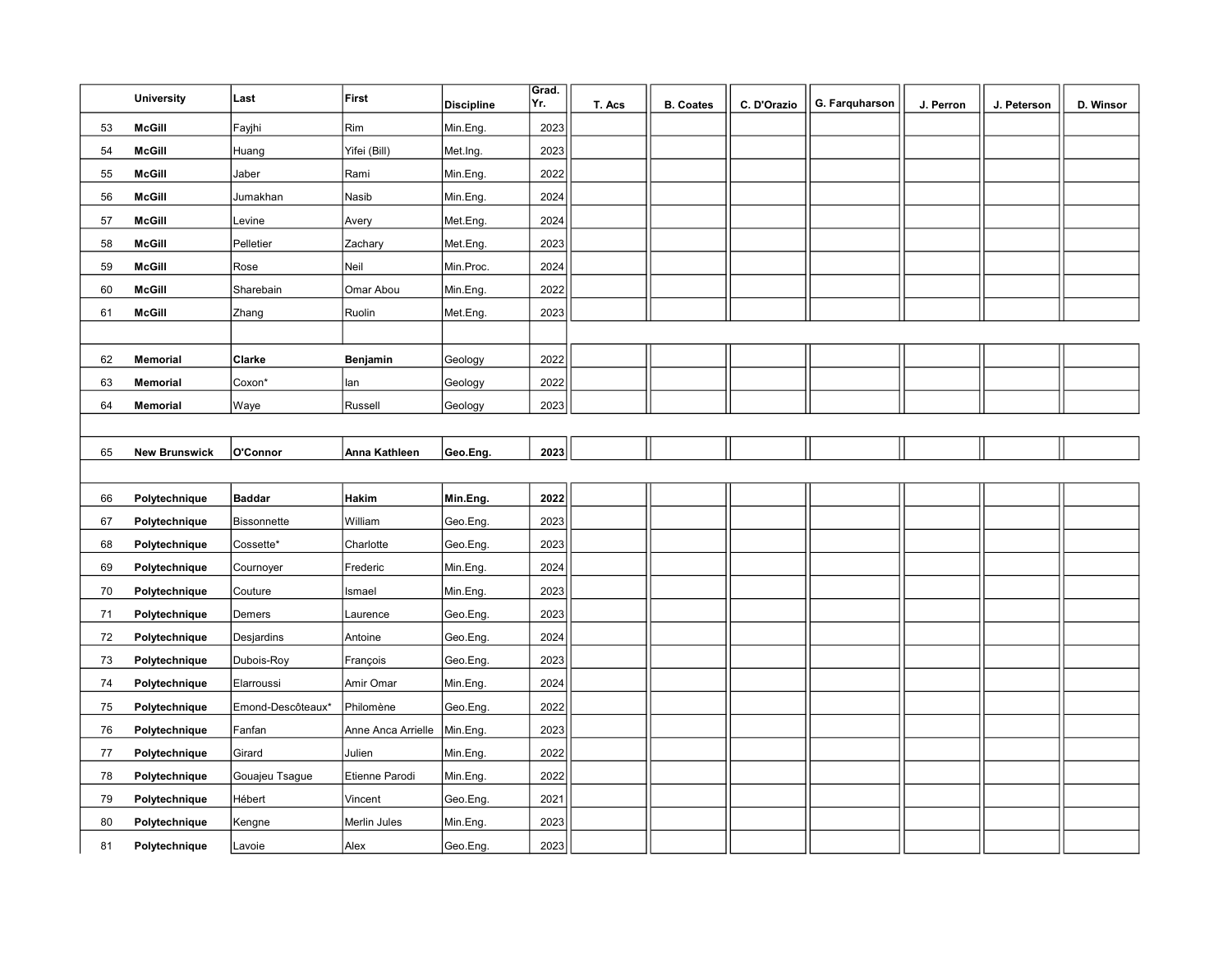|     | <b>University</b> | Last            | First           | <b>Discipline</b> | Grad.<br>Yr. | T. Acs | <b>B. Coates</b> | C. D'Orazio | G. Farquharson | J. Perron | J. Peterson | D. Winsor |
|-----|-------------------|-----------------|-----------------|-------------------|--------------|--------|------------------|-------------|----------------|-----------|-------------|-----------|
| 82  | Polytechnique     | Legault*        | Nicolas         | Min.Eng.          | 2023         |        |                  |             |                |           |             |           |
| 83  | Polytechnique     | Morissette      | Jessyca         | Geo.Eng.          | 2024         |        |                  |             |                |           |             |           |
| 84  | Polytechnique     | Onnis-Goulet    | Noah            | Min.Eng.          | 2023         |        |                  |             |                |           |             |           |
| 85  | Polytechnique     | Plamondon       | Marie           | Min.Eng.          | 2023         |        |                  |             |                |           |             |           |
| 86  | Polytechnique     | Primeau-Ouellet | Alexis          | Geo.Eng.          | 2024         |        |                  |             |                |           |             |           |
| 87  | Polytechnique     | Rouillard       | Jeremy          | Min.Eng.          | 2023         |        |                  |             |                |           |             |           |
| 88  | Polytechnique     | Sonko           | Elhadj Ibrahima | Geology           | 2023         |        |                  |             |                |           |             |           |
| 89  | Polytechnique     | Szabo Som*      | Clarissa        | Geo.Eng.          | 2022         |        |                  |             |                |           |             |           |
| 90  | Polytechnique     | Tegofack        | Rodrigue        | Min.Eng.          | 2022         |        |                  |             |                |           |             |           |
| 91  | Polytechnique     | Therrien        | Alexandra       | Geo.Eng.          | 2024         |        |                  |             |                |           |             |           |
| 92  | Polytechnique     | Thibault        | Emile           | Geo.Eng.          | 2024         |        |                  |             |                |           |             |           |
| 93  | Polytechnique     | Zouré           | Ousseni         | Min.Eng.          | 2023         |        |                  |             |                |           |             |           |
|     |                   |                 |                 |                   |              |        |                  |             |                |           |             |           |
| 94  | Queen's           | Czyczurko       | Alexi           | Min.Eng.          | 2022         |        |                  |             |                |           |             |           |
| 95  | Queen's           | Di Battista     | Morena          | Min.Eng.          | 2923         |        |                  |             |                |           |             |           |
| 96  | Queen's           | Flis            | David           | Min.Eng.          | 2023         |        |                  |             |                |           |             |           |
| 97  | Queen's           | Germain         | Ryder           | Min.Mech.         | 2023         |        |                  |             |                |           |             |           |
| 98  | Queen's           | Hague*          | Jason           | Min.Mech.         | 2022         |        |                  |             |                |           |             |           |
| 99  | Queen's           | Hrudka          | Emily           | Min.Proc.         | 2022         |        |                  |             |                |           |             |           |
| 100 | Queen's           | LeCocq          | Hannah          | Min.Eng.          | 2022         |        |                  |             |                |           |             |           |
| 101 | Queen's           | Meadows**       | Charles         | Min.Eng.          | 2022         |        |                  |             |                |           |             |           |
| 102 | Queen's           | Tweedie         | Thomas          | Geo.Eng.          | 2022         |        |                  |             |                |           |             |           |
| 103 | Queen's           | Twinney         | Julia           | Min.Eng.          | 2023         |        |                  |             |                |           |             |           |
| 104 | Queen's           | Vo              | Dalena          | Min.Eng.          | 2023         |        |                  |             |                |           |             |           |
|     |                   |                 |                 |                   |              |        |                  |             |                |           |             |           |
| 105 | Saskatchewan      | <b>Bolster</b>  | Kevin           | Geo.Eng.          | 2023         |        |                  |             |                |           |             |           |
| 106 | Saskatchewan      | Boser           | Jodi            | Geo.Eng.          | 2023         |        |                  |             |                |           |             |           |
| 107 | Saskatchewan      | De Souza Macedo | Igor            | Geology           | 2022         |        |                  |             |                |           |             |           |
| 108 | Saskatchewan      | Forester        | Danielle (Dany) | Geology           | 2022         |        |                  |             |                |           |             |           |
| 109 | Saskatchewan      | Goodhand        | Deserae         | Chem.Eng.         | 2022         |        |                  |             |                |           |             |           |
| 110 | Saskatchewan      | Heinbigner*     | Keira           | Geo.Eng.          | 2023         |        |                  |             |                |           |             |           |
| 111 | Saskatchewan      | Kolesnikow      | Samuel          | Geo.Eng.          | 2023         |        |                  |             |                |           |             |           |